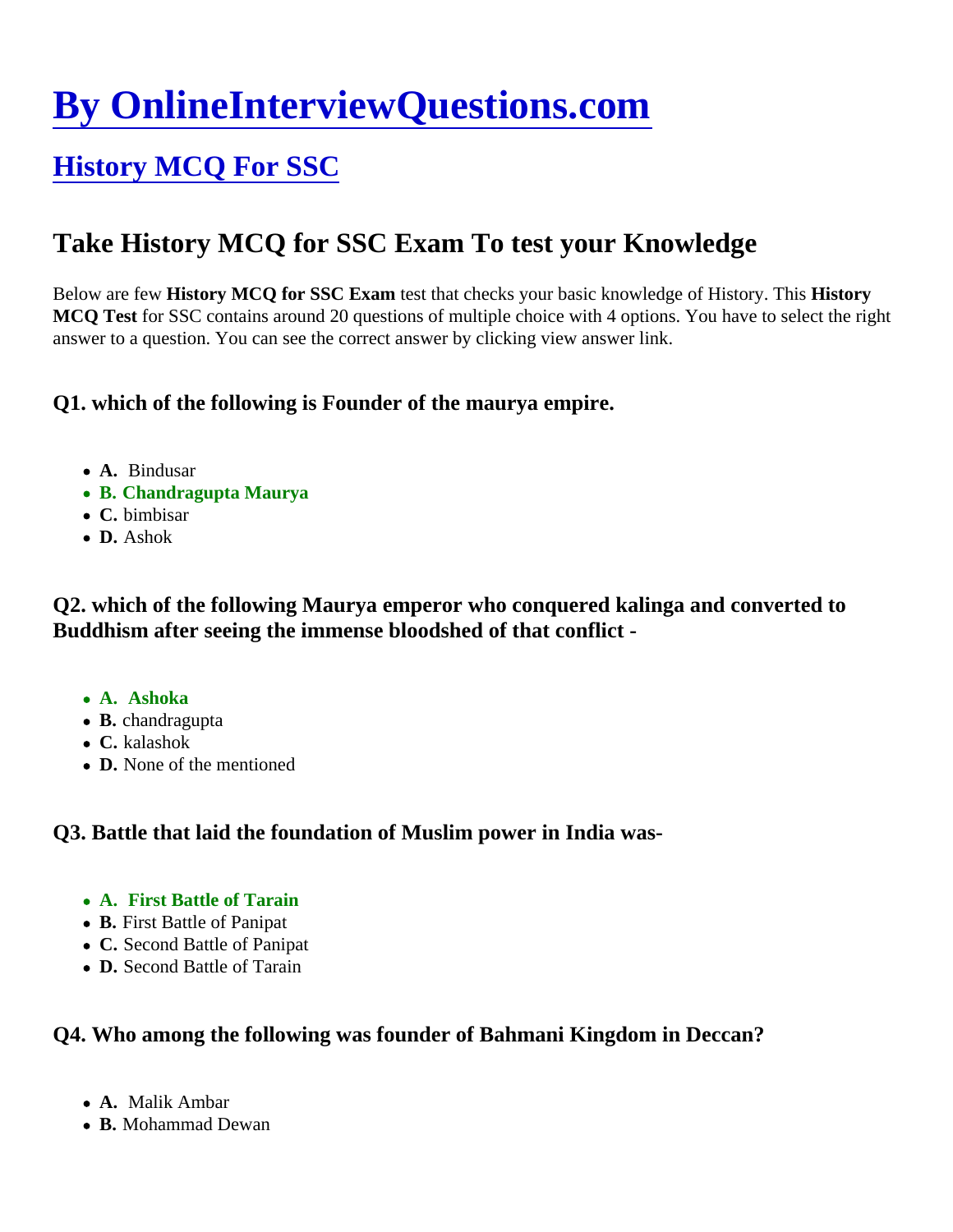- **C.** Sikandar Shah
- **D. Hasan Gangoo**

#### **Q5. Who wrote Tabaqat-i-Akbari ?**

- **A.** Abdul Qadir Badauni
- **B.** Abul Fazal
- **C. Nizam-ud-din Ahmed**
- **D.** Akbar Khan Sarwani

#### **Q6. Who among the following witnessed the reigns of eight Delhi Sultans ?**

- **A.** Ziauddin Barani
- **B. Amir Khusrau**
- **C.** Minhaj-us-siraj
- **D.** Shams-i-siraj Afifi

#### **Q7. Which of the following Sultans of Delhi implemented the Iranian Theory of Divine Rights whichsaid that Sultan is the representative of God on Earth?**

- **A.** Iltutumish
- **B. Balban**
- **C.** Mohammad Tughlaq
- **D.** Alauddin Khilji

#### **Q8. What was the name of first teacher of Gautam buddha?**

- **A. Alara kalama**
- **B.** Rudraka Ramputta
- **C.** Anand
- **D.** Gautami

#### **Q9. Who was the kind of Magadha when the second council of Buddhists was held in Vaishali?**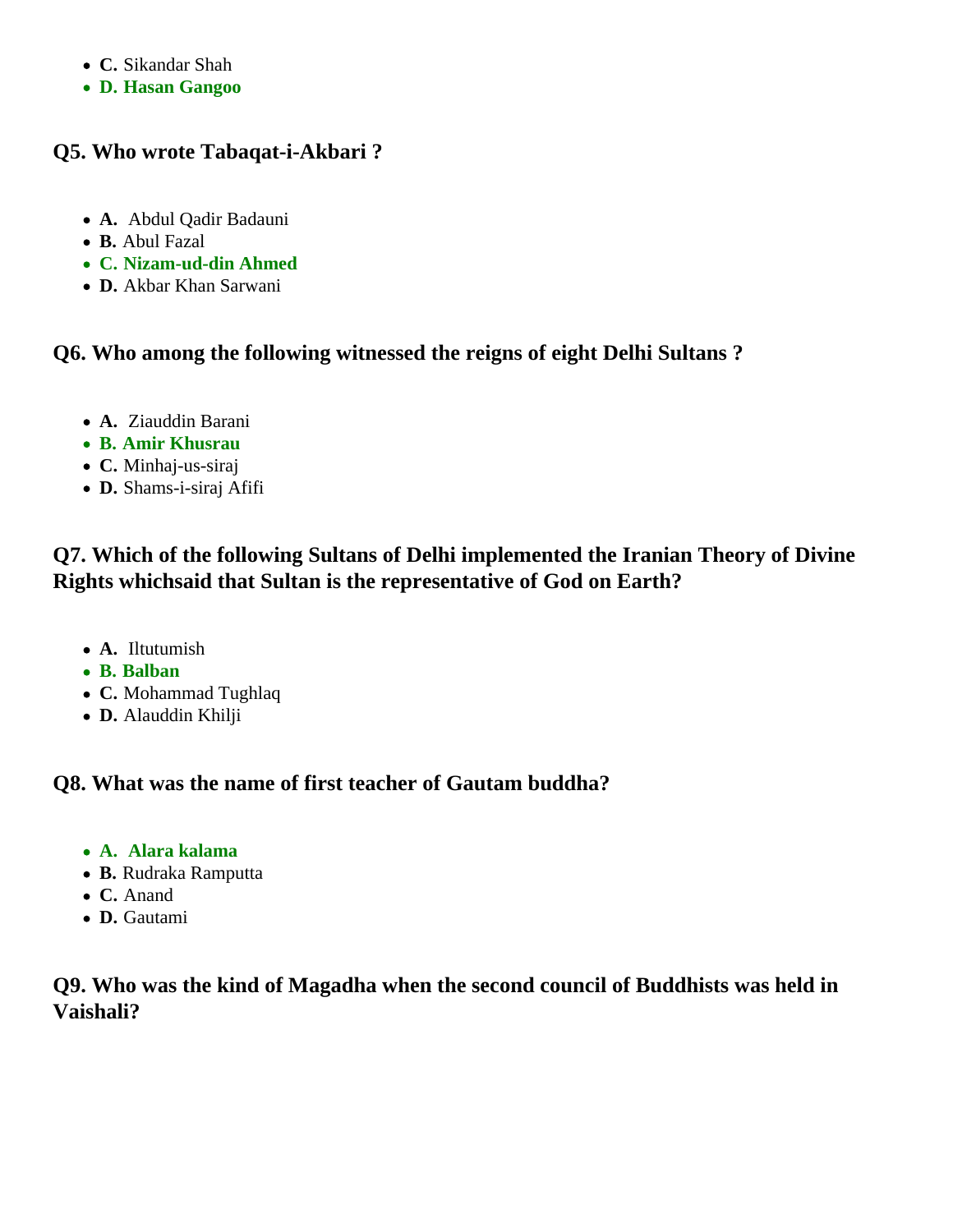- **A.** Ajatashatru
- **B. Ashoka**
- **C.** Anuraddha
- **D.** Shisunaga

#### **Q10. Who was selected as first Satyagrahi in Indiv idual Satyagrah Mov ement by Mahatma Gandhi?**

- **A.** Jawahar Lal Nehru
- **B.** Sardar Patel
- **C.** Sarojini Naidu
- **D. Vinoba Bhave**

#### **Q11. Who propounded the theroy of "Economic Drain" of India during British Rule?**

- **A.** M.N. Roy
- **B.** Jai Prakash Narayan/
- **C. Dada Bhai Naoroji**
- **D.** Ram Manohar Lohia

#### **Q12. Under whose tenure was the 'Permanent Settlement' introduced?**

- **A.** Warren Hastings
- **B. Lord Cornwalis**
- **C.** Sir John Shore
- **D.** Lord Wellesley

**Q13. Who declared "every blow that is hurled on my back will be a nail in the coffin of the Brititsh Empire?**

- **A. Lala Lajpat Rai**
- **B.** Bhagat Singh
- **C.** Chandra Shekhar Azad
- **D.** Balgangadhar Tilak

**Q14. Who among the following Rajputa kings defeated Muhammad Ghori for the first time?**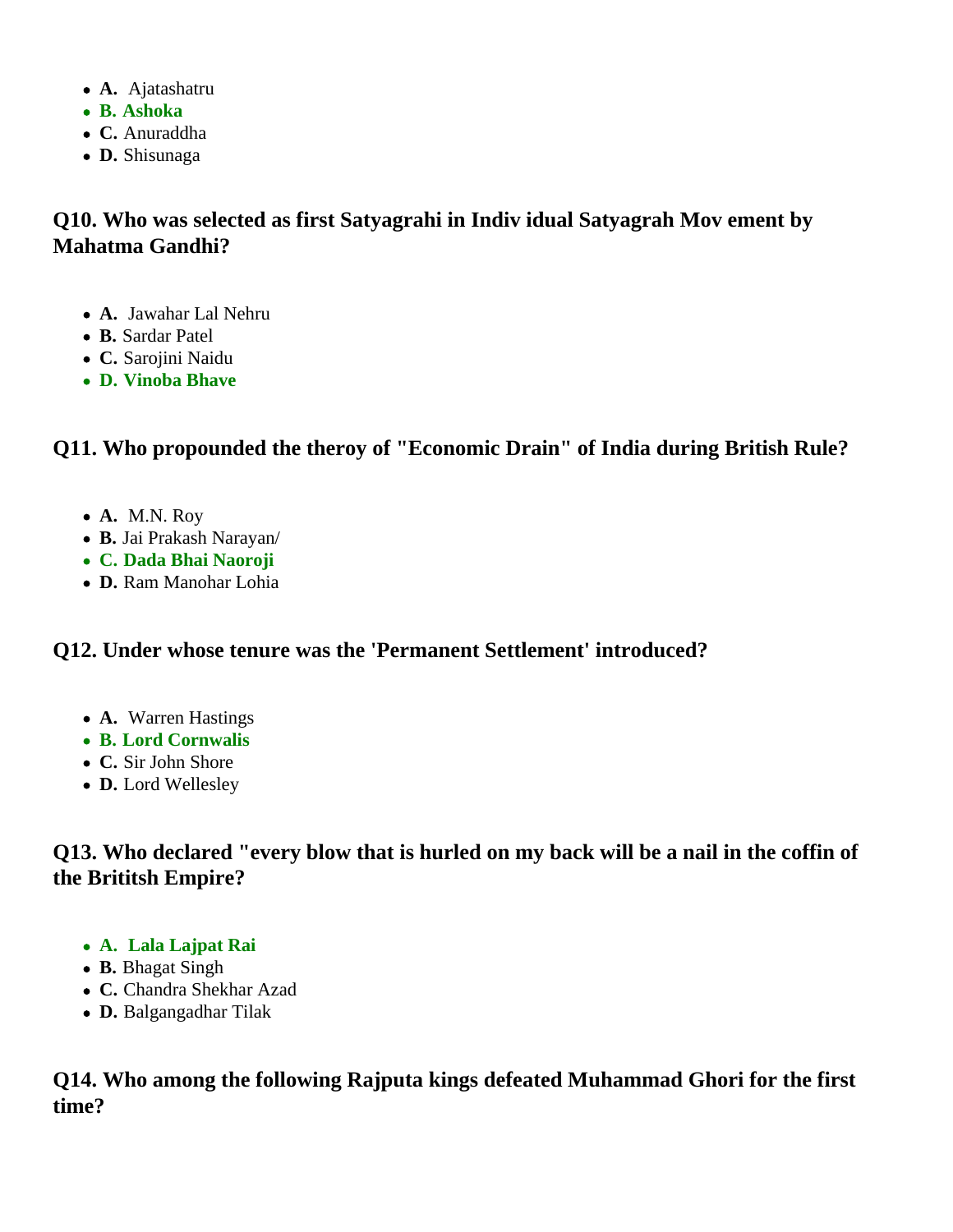- **A. Prithviraj III**
- **B.** Baghel Bhim
- **C.** Kumarpa
- **D.** Jaichanda

#### **Q15. Who among the following is well known for his contribution in the field of Algebra?**

- **A.** Aryabhatta
- **B.** Brahmagupta
- **C.** Lalla
- **D. Bhaskara**

**Q16. The Sun temple of Konark was built by Narasimhadeva to which dynasty he belong to?**

- **A.** Somvansi dynasty
- **B. Ganga dynasty**
- **C.** Bhoi dynasty
- **D.** Suryavansi dynasty

#### **Q17. The temple of Somnath which was destroyed by Mahmud of Ghazni (Mahmud Ghazanavi) was dedicated to Lord-**

- **A.** Surya
- **B.** Vishnu
- **C.** Ganapati
- **D. Siva**

#### **Q18. Who founded four mathas in the four corners of India?**

- **A. Shankaracharya**
- **B.** Madhvacharya
- **C.** Ramanujacharya
- **D.** Bhaskaracharya

**Q19. Who of the following had presided over the annual session of Indian National Congress held atLucknow in 1916?**